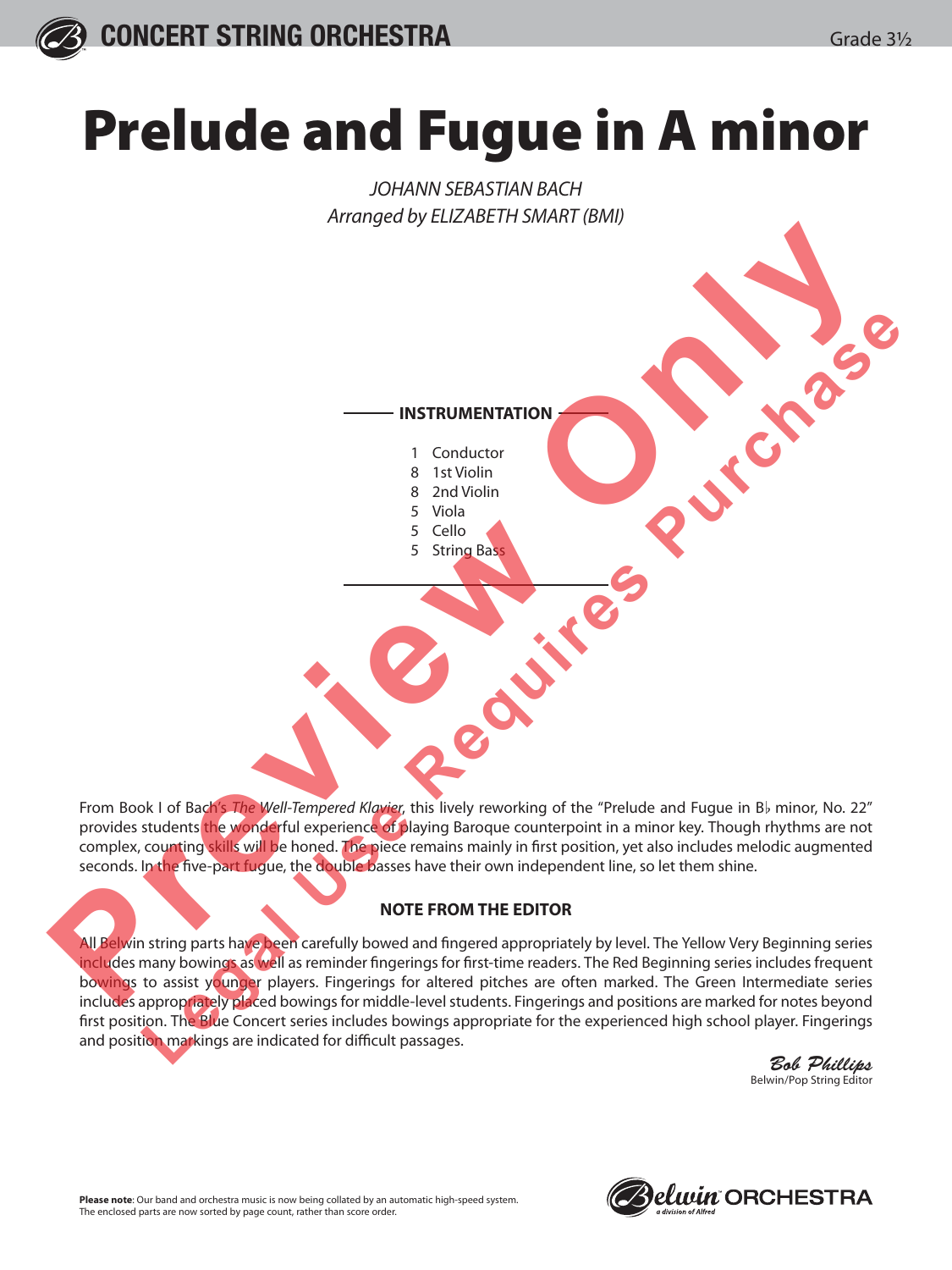## **Prelude and Fugue in A minor**



© 2010 BELWIN MILLS PUBLISHING CORP. (ASCAP), a division of ALFRED MUSIC PUBLISHING All Rights Reserved including Public Performance

Purchase a full-length<br>performance recording!<br>**alfred.com/downloads**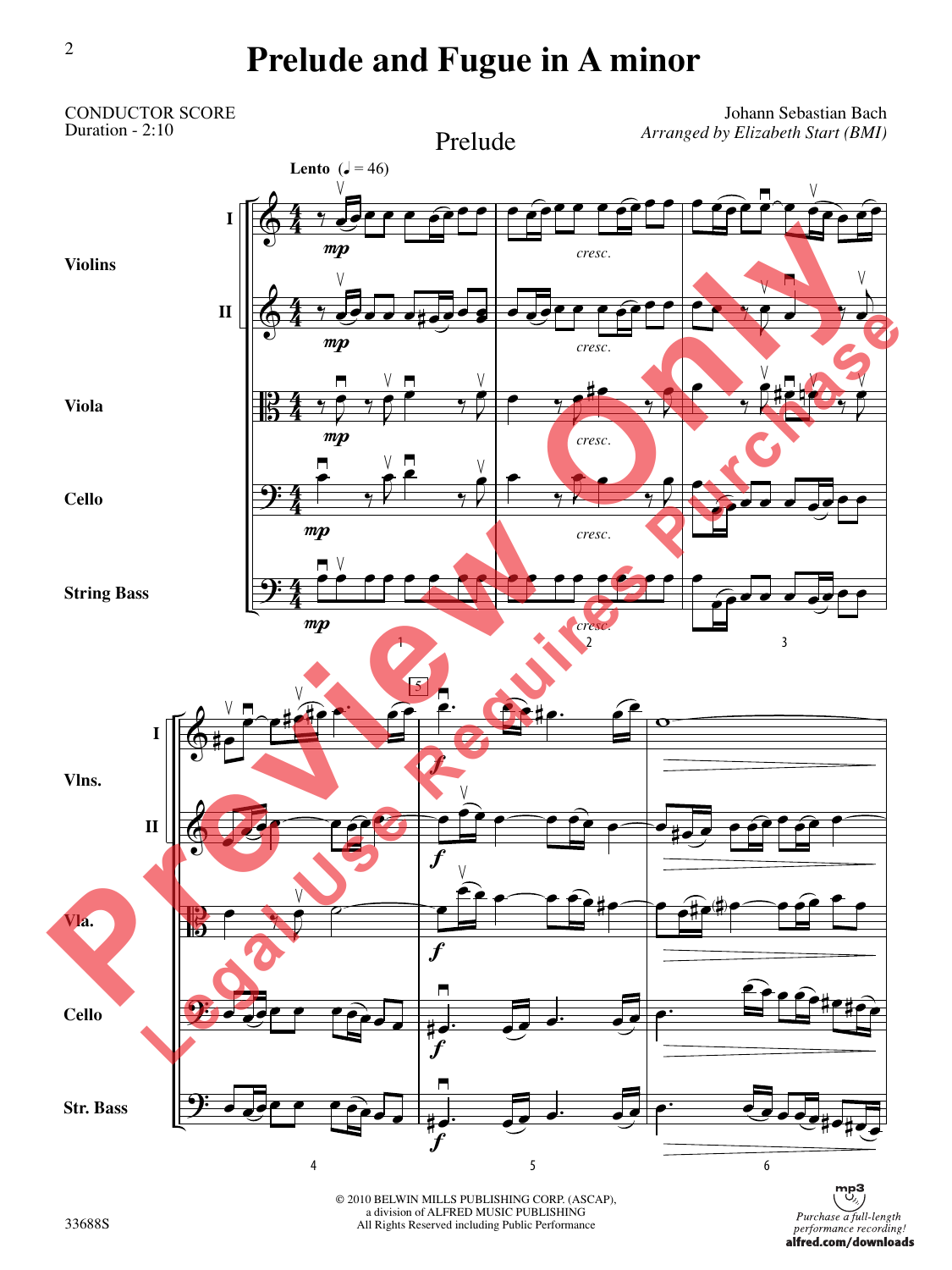

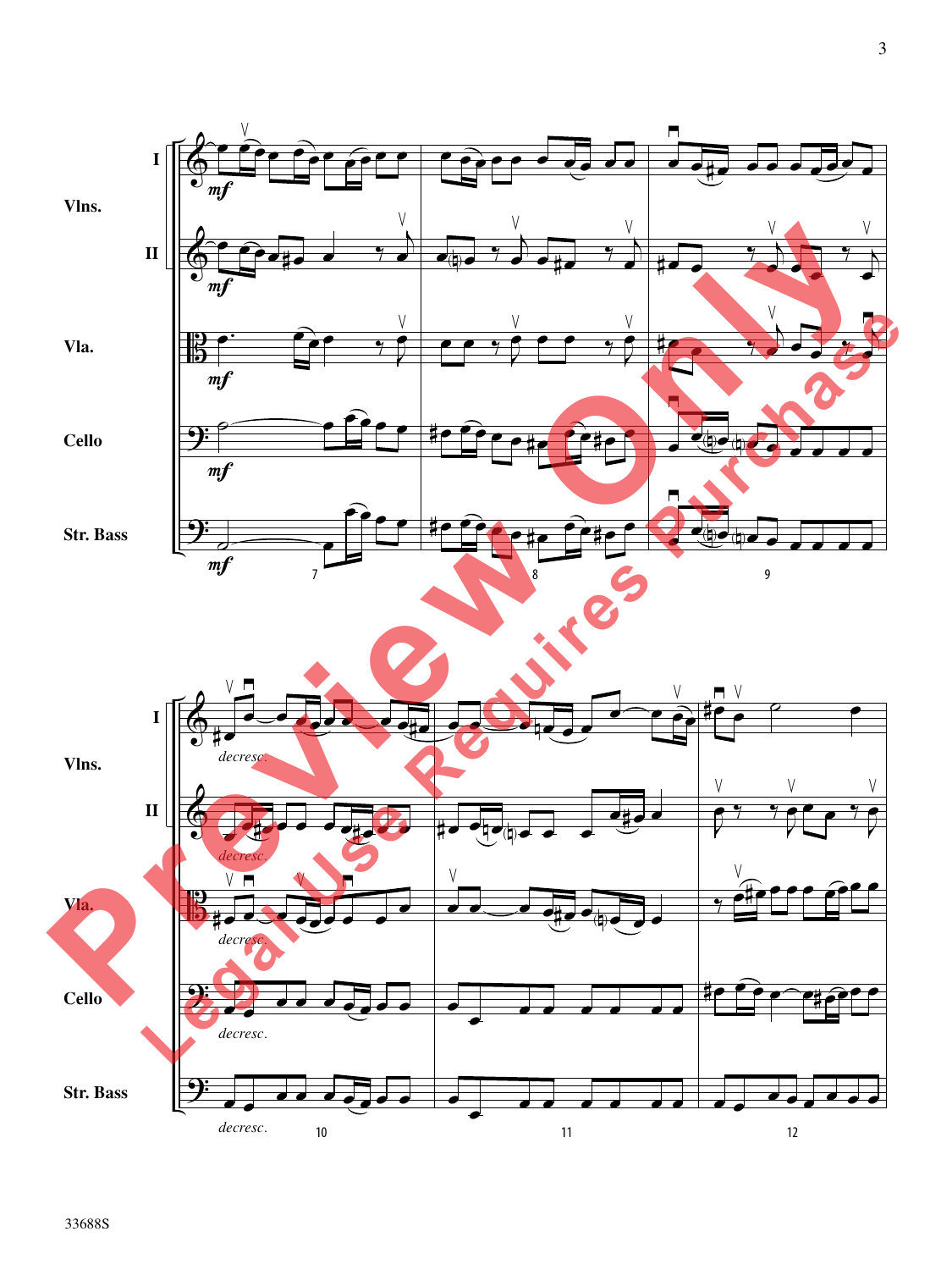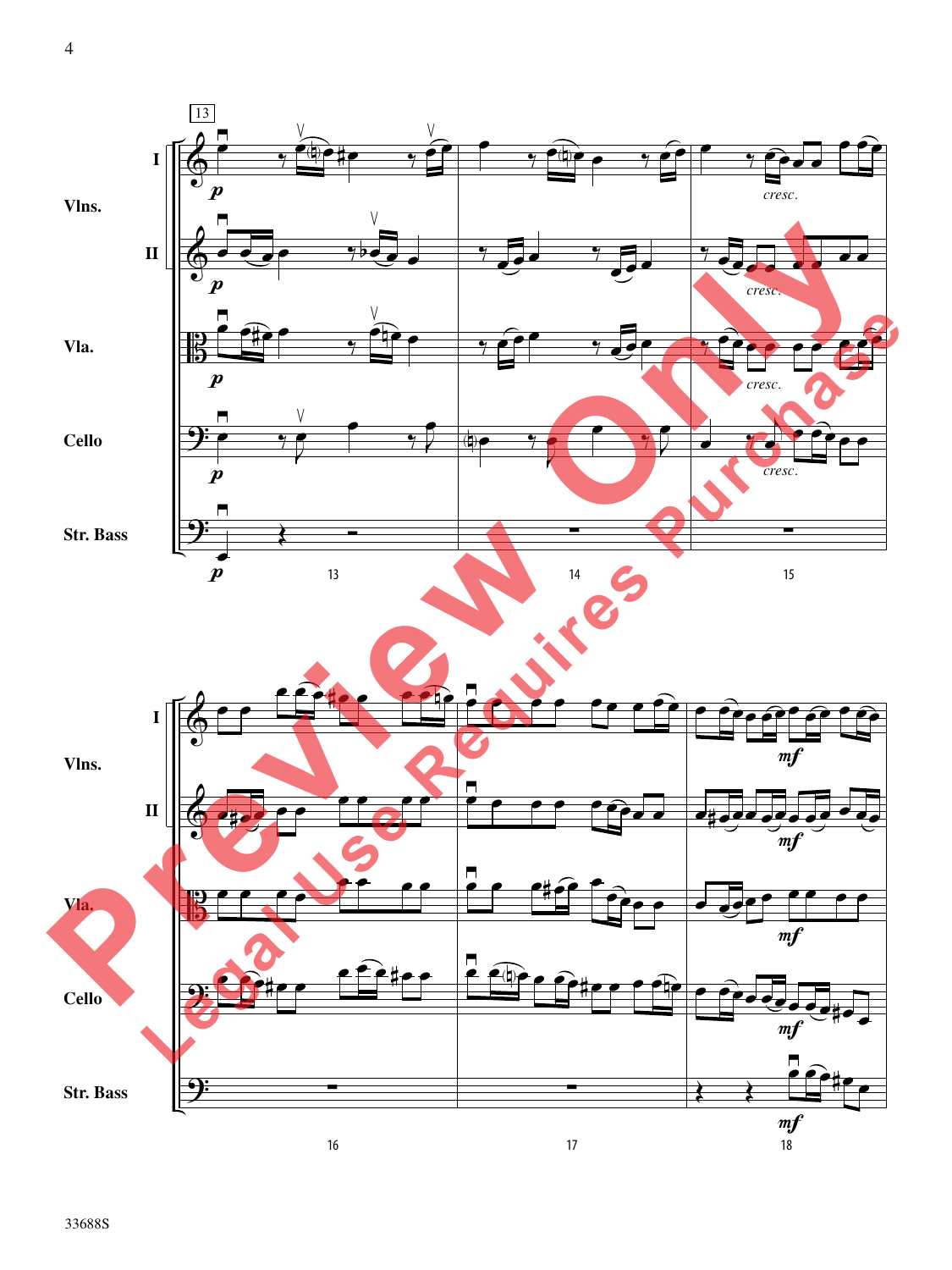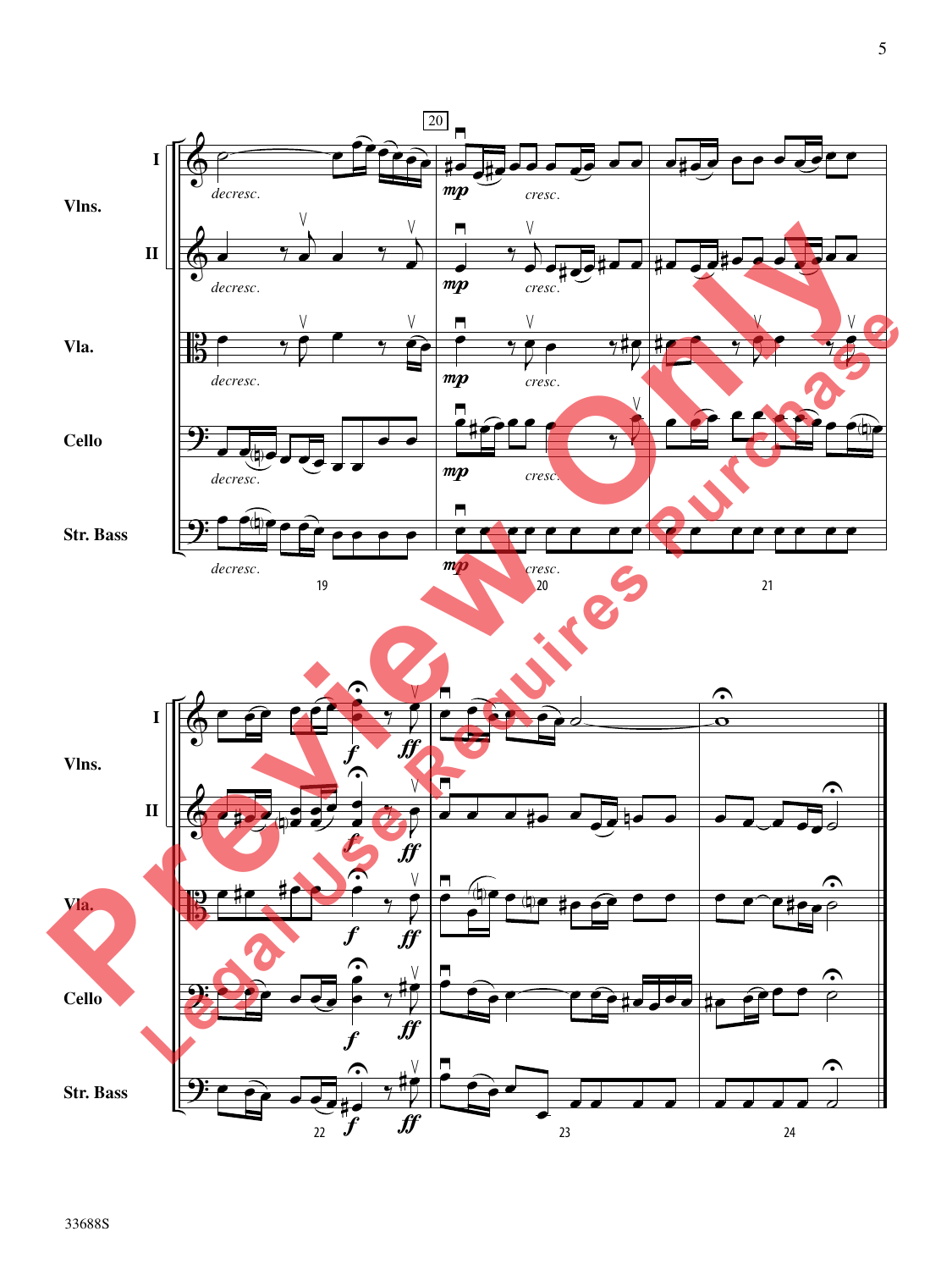

6

7

8

9

10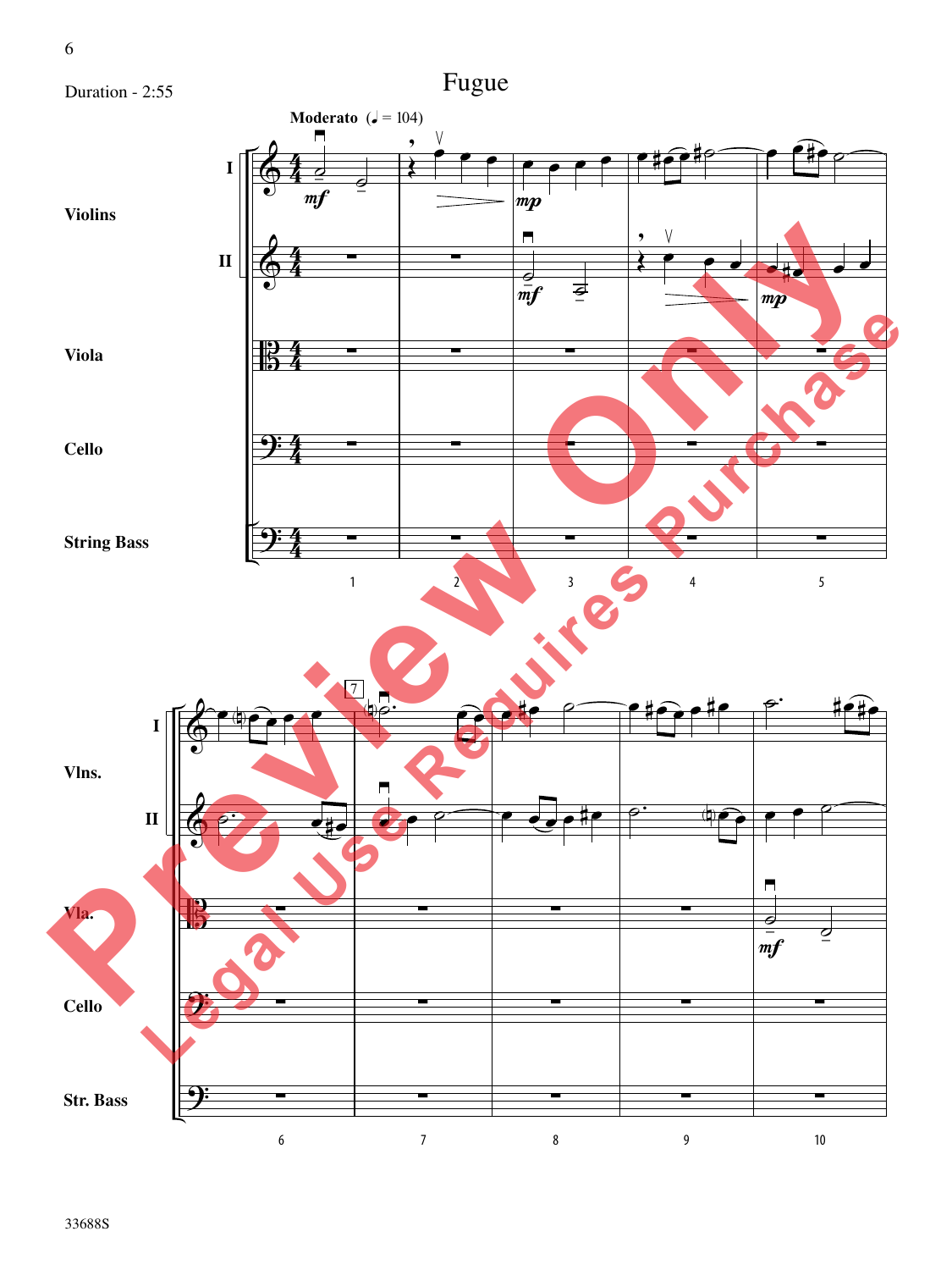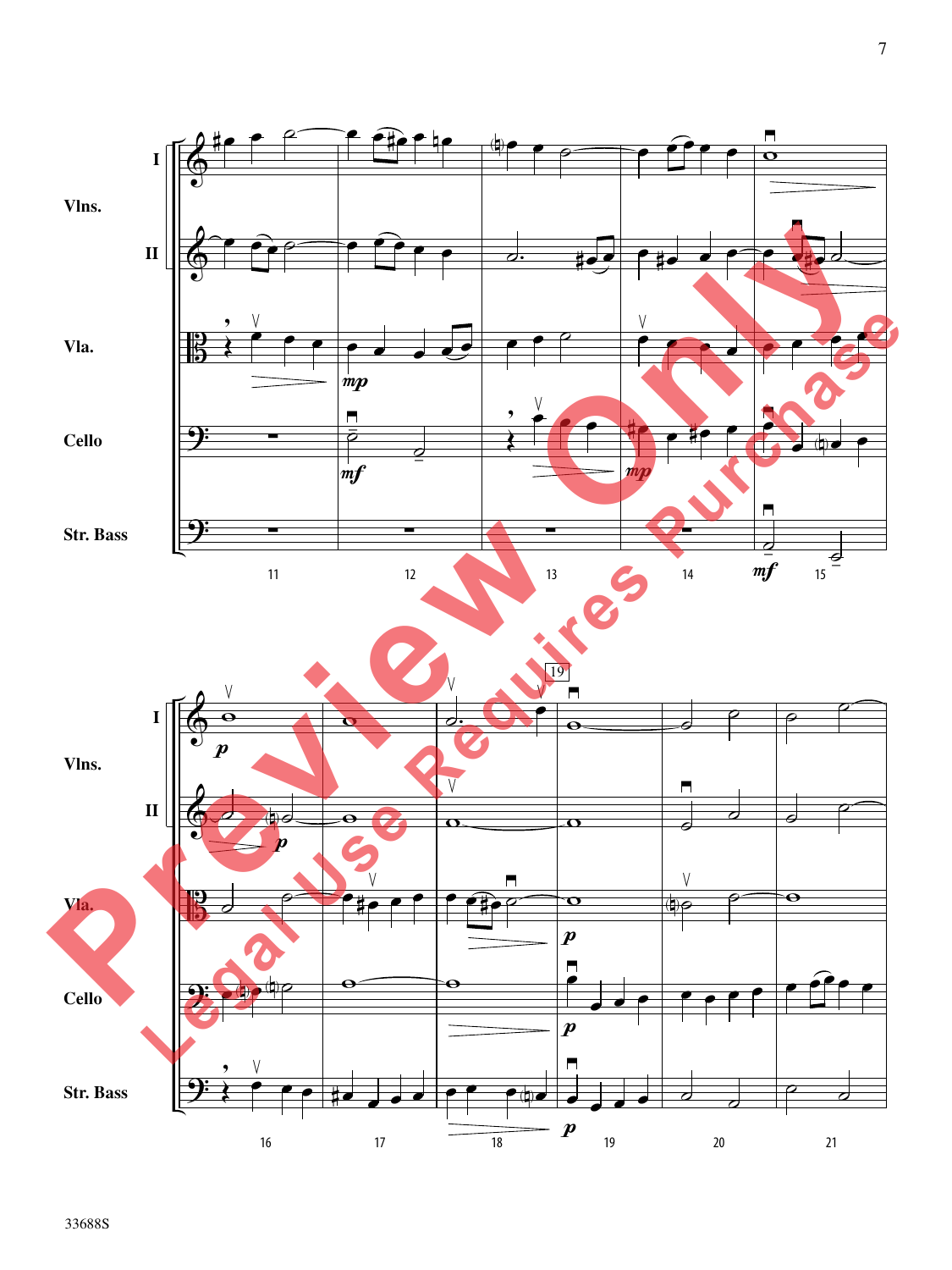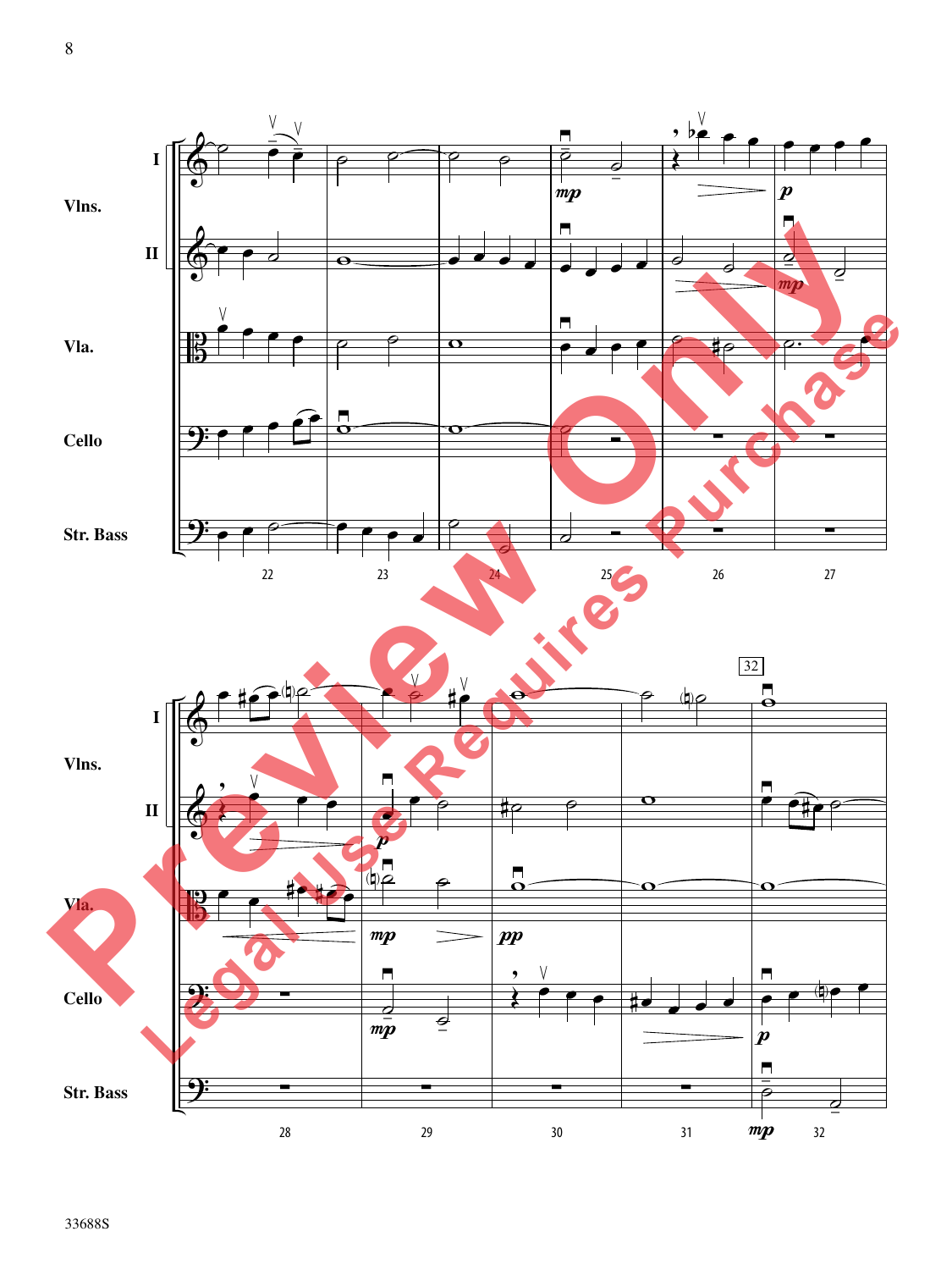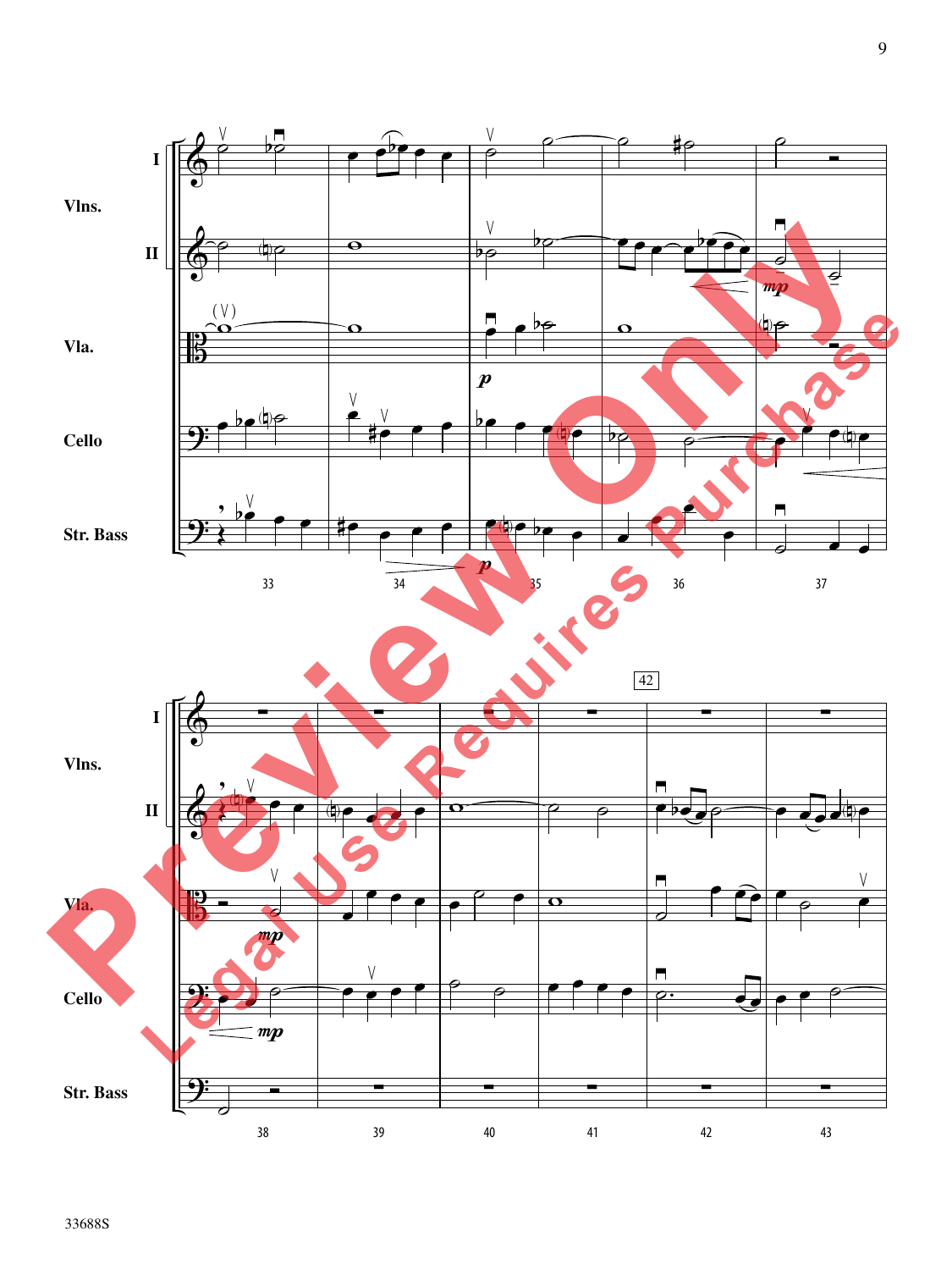![](_page_9_Figure_0.jpeg)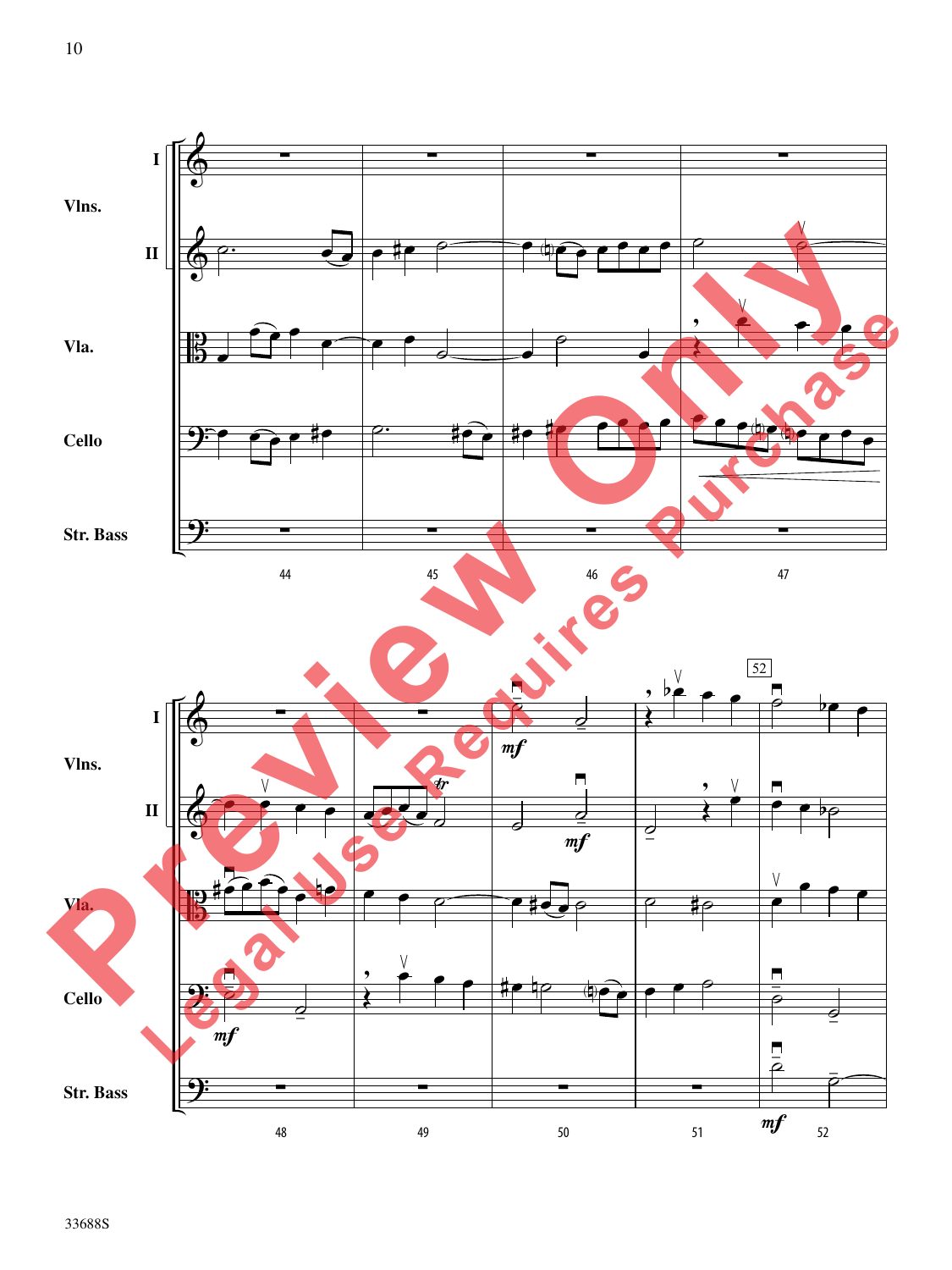![](_page_10_Figure_0.jpeg)